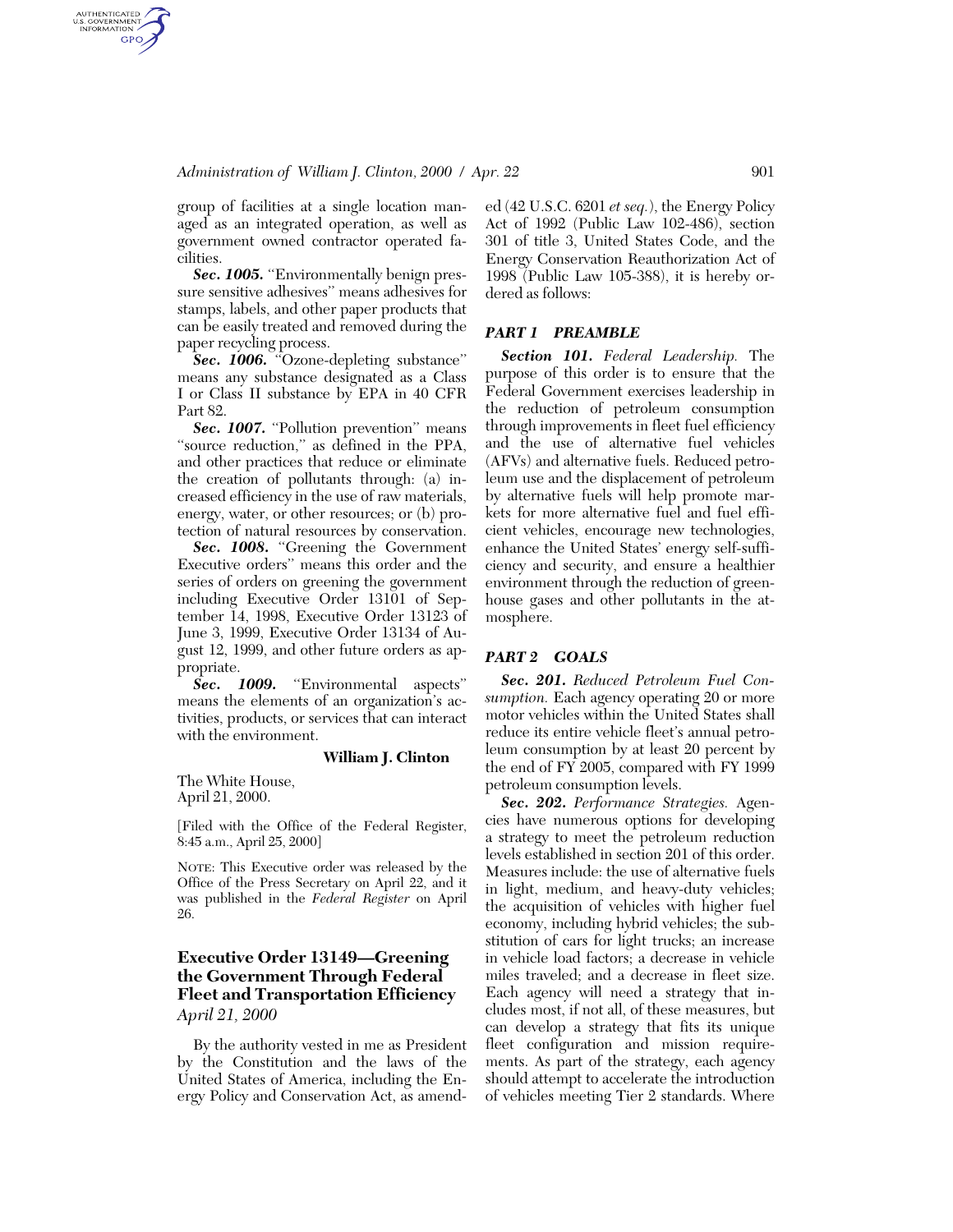feasible, agencies should also consider procurement of innovative vehicles, such as hybrid electric vehicles, capable of large improvements in fuel economy. The strategy should also attempt to minimize costs in achieving the objectives of this order. In developing its strategy, each agency shall include the following:

(a) AFV Acquisition and Use of Alternative Fuels. Each agency shall fulfill the acquisition requirements for AFVs established by section 303 of the Energy Policy Act of 1992. Agencies shall use alternative fuels to meet a majority of the fuel requirements of those motor vehicles by the end of FY 2005. Section 402 of this order addresses related issues of alternative fuel infrastructure availability and the ability to track alternative fuel usage data; and

(b) Acquisition of Higher Fuel Economy Vehicles. Agencies shall increase the average EPA fuel economy rating of passenger cars and light trucks acquired by at least 1 mile per gallon (mpg) by the end of FY 2002 and at least 3 mpg by the end of FY 2005 compared to FY 1999 acquisitions.

## *PART 3 ORGANIZATION AND ACCOUNTABILITY*

*Sec. 301. Leadership Responsibilities.* The Office of Management and Budget (OMB), the Department of Energy (DOE), the Environmental Protection Agency (EPA), and the General Services Administration (GSA) shall be responsible for providing leadership to the other Federal agencies in implementing programs to meet the goals of this order. Therefore, they shall perform the following activities:

(a) OMB shall:

- (1) designate a senior official to assume the responsibility for coordinating the collection of agency budget and data submissions pursuant to this order;
- (2) amend and issue budget guidance to the agencies that requires each agency to identify in its annual budget submission the funding necessary to meet the requirements of this order;
- (3) review annual agency budget submissions to determine adequacy in meeting the goal of this order and to balance requests for increased funding to support

achievement of the goals against other mission priorities for the agency; and

- (4) review agency submissions for the annual report to the Congress, after budget decisions are made.
- (b) DOE shall:
- (1) issue guidance to agencies, within 90 days of the issuance of this order, on preparation and submission of agency strategies for complying with this order and the collection and annual reporting of data to demonstrate compliance with this order;
- (2) review and evaluate agency strategies prior to their submission to OMB;
- $(3)$  provide OMB with copies of the agency strategy evaluations;
- (4) provide whatever other support OMB requires to facilitate performance of OMB's role;
- (5) establish the data collection and reporting system outlined in the DOE guidance for collecting annual agency performance data on meeting the goals of this order and other applicable statutes and policies;
- (6) educate personnel from other agencies on the requirements of this order, the data collection and reporting system, best practices for improving fleet fuel efficiency, and methods for successfully acquiring and using AFVs;
- (7) review agencies' annual data submissions for accuracy and produce a scorecard of agency and overall Federal compliance with this order and other applicable statutes and policies; and
- (8) report to the President annually on compliance with the order, including the scorecard and level of performance in meeting the goals of the agencies' strategies.
- (c) EPA shall support DOE and GSA in their efforts to assist the agencies in the accelerated purchase of Tier 2 vehicles.
- (d) GSA shall develop and implement strategies that will ease agencies' financial and administrative burdens associated with the acquisition of AFVs, including:
- (1) Agencies shall be allowed to replace their conventionally-fueled vehicles with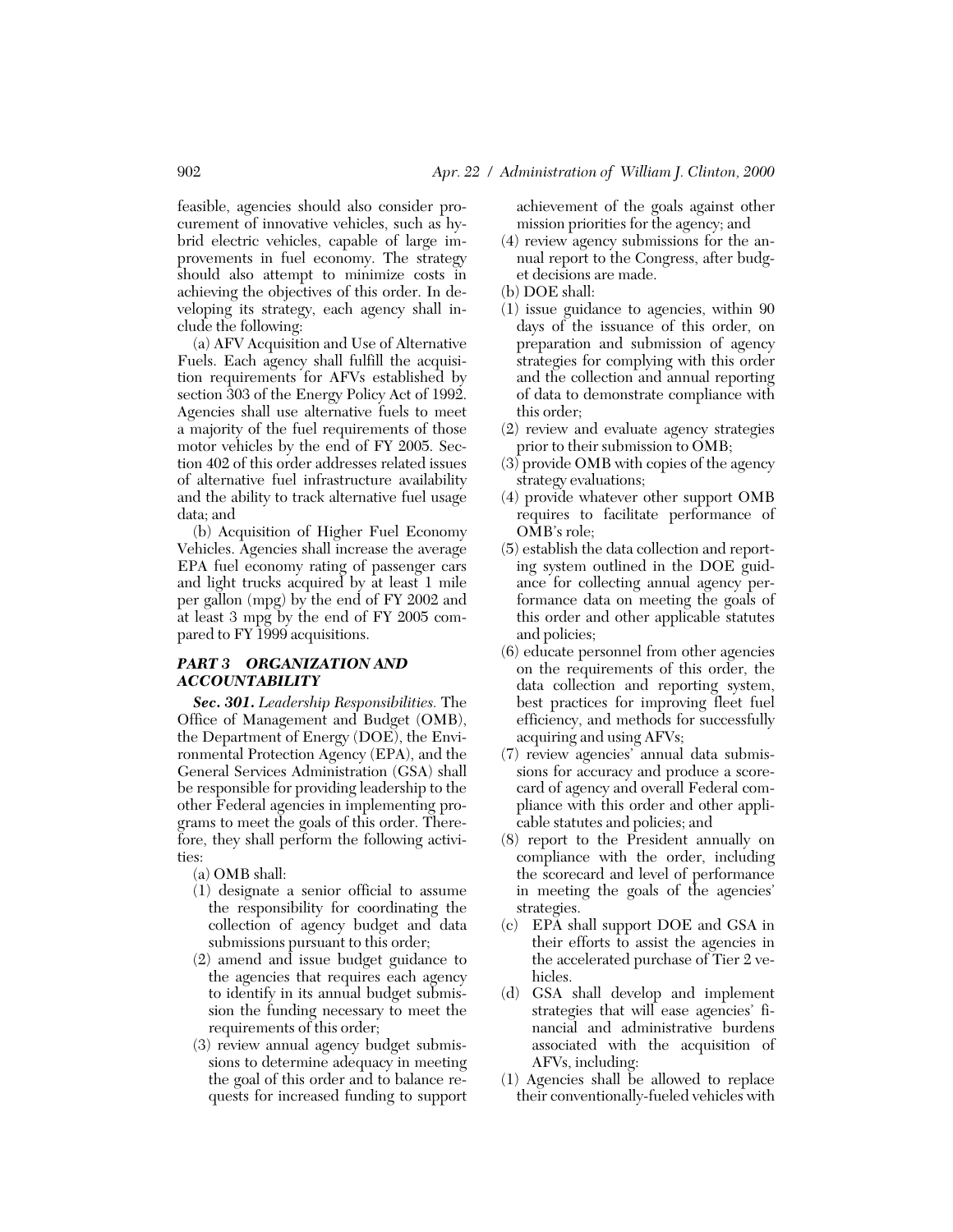AFVs by making an initial lump-sum payment for the additional acquisition cost of the AFV and shall be allowed to contribute to the higher replacement costs of the AFV incrementally over the term of the lease, and have the option of averaging AFV incremental costs across the agency fleet as provided by the Energy Policy Act of 1992.

- (2) Within 120 days of this order, the Administrator of GSA, in consultation with other agencies, shall:
- (A) provide a summary of agency AFV acquisition plans to potential AFV manufacturers to assist in their production planning. At least 4 months in advance of agency vehicle ordering cycles, GSA must provide to agencies the best available information on the production plans of AFV manufacturers;
- (B) develop, in coordination with DOE and EPA, methods that will help Federal fleet managers to select vehicles to improve fleet fuel efficiency and to meet Tier 2 vehicle standards; and
- (C) collaborate with its customer agencies and their procurement staff and officials to discuss and plan efforts to ensure that the GSA-leased fleet is making progress toward the goals of this order.

*Sec. 302. Designation of Senior Agency Official.* Within 90 days of the date of this order, the head of each agency shall designate a senior official to assume responsibility for the agency's AFV and fleet fuel efficiency programs, and for meeting the requirements of this order. Each senior agency official designated by an agency shall be responsible for:

(a) preparing an agency strategy for meeting the goals of this order, in accordance with guidance issued by DOE;

(b) submitting the agency strategy to DOE within 180 days of the issuance of this order for evaluation and submission to OMB;

(c) implementing the data collection and reporting system outlined in the DOE guidance for collecting annual agency performance data on meeting the goals of this order and reporting the data to DOE;

(d) ensuring the agency's strategy for meeting the goals of this order is incorporated in the annual budget submission to OMB; and

(e) assembling the appropriate team and resources in the agency necessary to attain the goals of this order.

*Sec. 303. Management and Government Performance.* Agencies may use the following management strategies to assist them in meeting the goals of this order:

(a) *Awards.* Agencies may use employee incentive programs to reward exceptional performance in implementing this order.

(b) *Performance Evaluations.* Agencies shall, where appropriate, include successful implementation of the provisions of this order in the position descriptions and performance evaluations of agency heads, the senior official, fleet managers, their superiors, and other relevant employees.

*Sec. 304. Applicability.* This order applies to each agency operating 20 or more motor vehicles within the United States. Agency means an executive agency as defined in 5 U.S.C. 105. For the purpose of this order, military departments, as defined in 5 U.S.C. 102, are covered under the auspices of the Department of Defense.

#### *PART 4 IMPLEMENTATION*

*Sec. 401. Vehicle Reporting Credits.* When preparing the annual report to DOE and OMB, each agency acquisition of an alternative fuel light-duty vehicle, regardless of geographic placement, shall count as one credit towards fulfilling the AFV acquisition requirements of the Energy Policy Act of 1992. Agencies shall receive one additional credit for each light-duty AFV that exclusively uses an alternative fuel and for each Zero Emission Vehicle of any size. Agencies shall receive three credits for dedicated medium-duty AFVs and four credits for dedicated heavy-duty AFVs. Agencies can also receive one credit for every 450 gallons of pure bio-diesel used in diesel vehicles.

*Sec. 402. Infrastructure.* To support the use of alternative fuel in AFVs, agencies should arrange for fueling at commercial facilities that offer alternative fuels for sale to the public.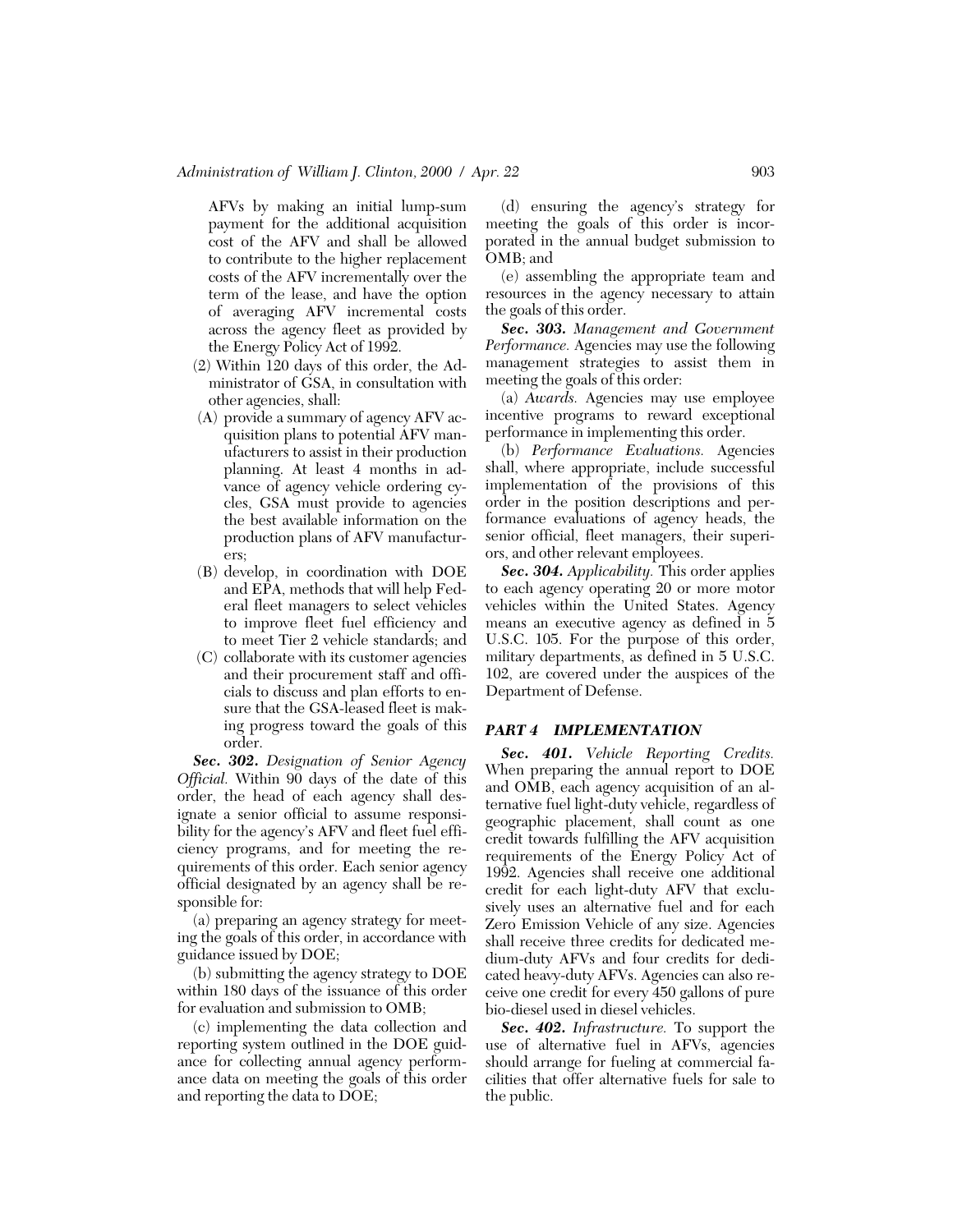(a) Agencies should team with State, local, and private entities to support the expansion and use of public access alternative fuel refueling stations;

(b) Agencies should use the authority granted to them in section 304 of the Energy Policy Act of 1992 to establish nonpublic access alternative fuel infrastructure for fueling Federal AFVs where public fueling is unavailable.

(c) Agencies are encouraged to work with DOE and GSA to resolve alternative fuel usage tracking issues with alternative and petroleum fuel providers.

*Sec. 403. Procurement of Environmentally Preferable Motor Vehicle Products.*

(a) Consistent with Executive Order 13101 and section 6002 of the Resource Conservation and Recovery Act (RCRA), 42 U.S.C. 6962, effective 6 months after the date of this order, no Federal agency shall purchase, sell, or arrange for the purchase of virgin petroleum motor vehicle lubricating oils when re-refined motor vehicle lubricating oils are reasonably available and meet the vehicle manufacturer's recommended performance standards.

(b) Consistent with Executive Order 13101 and RCRA section 6962, in acquiring and maintaining motor vehicles, agencies shall acquire and use United States EPA-designated Comprehensive Procurement Guideline items, including but not limited to retread tires, when such products are reasonably available and meet applicable performance standards. In addition, Federal agencies should consider acquiring other recycled content products, such as tires containing a minimum of 5-10 percent post-consumer recovered rubber.

(c) Consistent with Executive Order 13101, Federal agencies are encouraged to use biobased motor vehicle products when such products are reasonably available and meet applicable performance standards.

#### *PART 5 GENERAL PROVISIONS*

*Sec. 501. Revocation.* Executive Order 13031 of December 13, 1996, is revoked.

*Sec. 502. Statutory Authority.* Agencies must carry out the provisions of this order to the extent consistent with their statutory authority.

*Sec. 503. Limitations.* This order is intended only to improve the internal management of the executive branch and is not intended to create any right, benefit, or trust responsibility, substantive or procedural, enforceable at law by a party against the United States, its agencies, its officers, or any other person.

*Sec. 504. Independent Agencies.* Independent agencies and agencies excepted from coverage by section 304 are encouraged to comply with the provisions of this order.

*Sec. 505. Government-Owned Contractor-Operated Vehicles.* Agencies must ensure that all Government-owned contractor-operated vehicles comply with all applicable goals and other requirements of this order and that these goals and requirements are incorporated into each contractor's management contract.

*Sec. 506. Exemptions for Military Tactical, Law Enforcement, and Emergency Vehicles.* Department of Defense military tactical vehicles are exempt from this order. Law enforcement, emergency, and any other vehicle class or type determined by OMB, in consultation with DOE, are exempted from this order's requirements for Federal fleet fuel efficiency and alternative fuel vehicle acquisition. Agencies claiming vehicle exemptions must provide information on the number of each class or type of vehicle claimed as exempt as well as an estimate of total fuel consumption of exempt vehicles on an annual basis. Agencies should examine options for increasing fuel efficiency in these exempt vehicles and should report actions taken to increase fuel efficiency in these vehicles or fleets. All information required by this section must be submitted annually under Part 3 of this order.

*Sec. 507. Compliance.* (a) If an agency fails to meet requirements of the Energy Policy Act of 1992 or this order, its report to the DOE and OMB under section 302(c) must include an explanation for such failure and an updated strategy for achieving compliance using the agency's current and requested budgets.

(b) OMB, in consultation with DOE, may modify the compliance requirements for an agency under Part 2 of this order, if the agency is unable to comply with the requirements